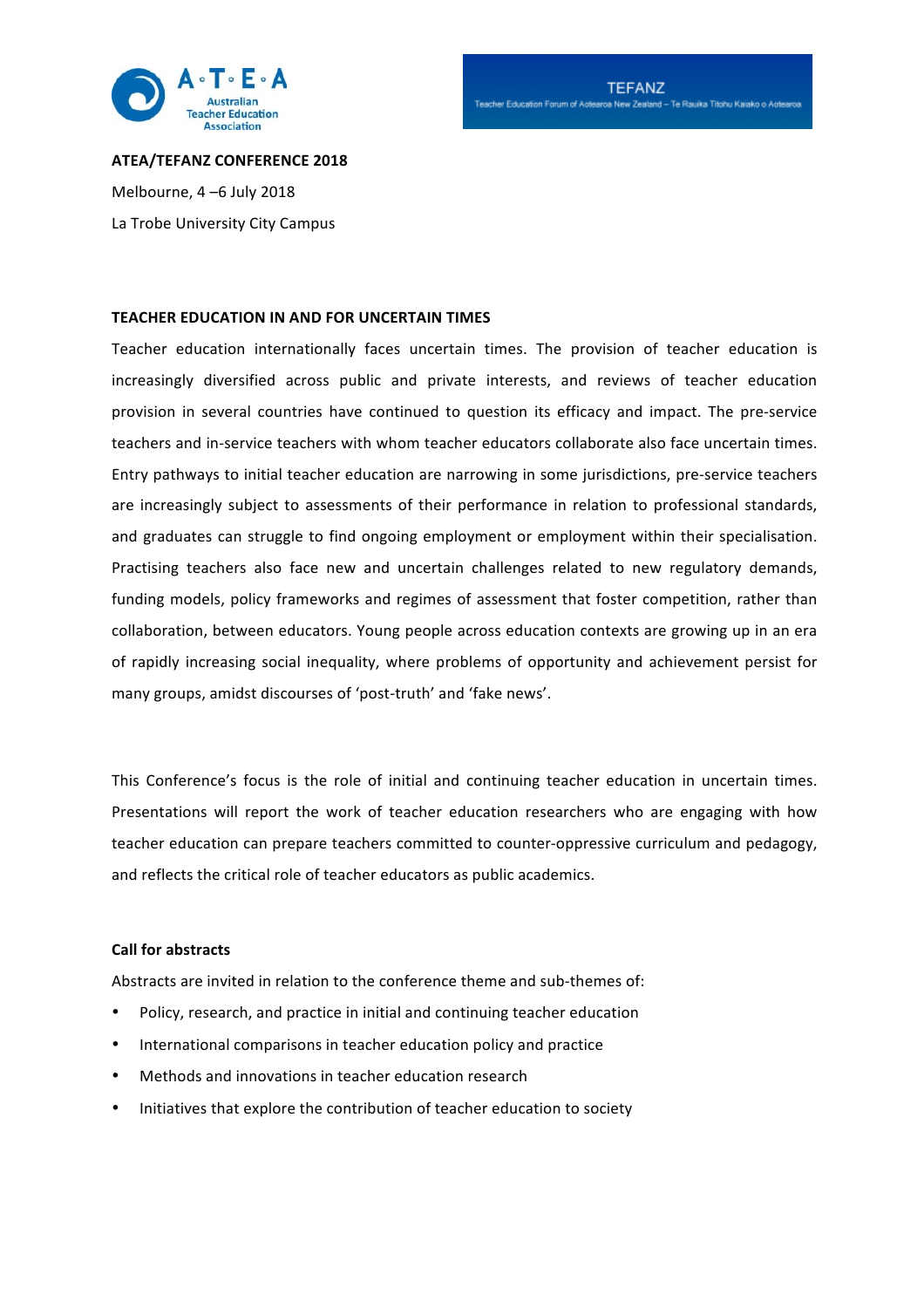

# **Key dates**

Call for abstracts Opens 3 November 2017 Abstract submissions due 5 March 2018 Authors notified 9 April 2018

### **Submission Policy**

In order to provide opportunities for as many people as possible to present their work, authors may not submit more than two abstracts where they are the lead presenter. They may be a subsequent author on another paper, where the lead presenter is another registered participant.

All presenting authors of accepted abstracts are expected to register and attend the conference and be present at the scheduled sessions.

Abstract submissions for all presentations must be made using the online form. Abstracts are to be between 300 and 500 words in length. The body of your abstract must contain NO author identification. This ensures that each abstract can be reviewed 'blind' by two reviewers.

Abstract submissions for symposia must be made as an overall session summary (up to 300 words) PLUS three individual abstract submissions, clearly indicating the title of the symposium in the body of the abstract. Each of the lead presenters in a symposium must be registered for the conference to ensure inclusion in the program.

Authors who have been accepted to contribute chapters to the ATEA/Springer Book publication for ATEA/TEFANZ 2018 must also submit an abstract for the conference program.

# **Presentation Formats**

There will be three types of presentations available at the ATEA/TEFANZ 2018 Conference:

- 1. Paper presentation (30minutes)
- 2. Symposium paper (3 papers within 100minutes)
- 3. Innovation and Practice Workshop (60minutes)

### *Individual Papers*

Paper presentations provide the opportunity to present and discuss original research in relation to the conference theme. Paper presentations offer presenters a 30 minute time slot. We suggest you